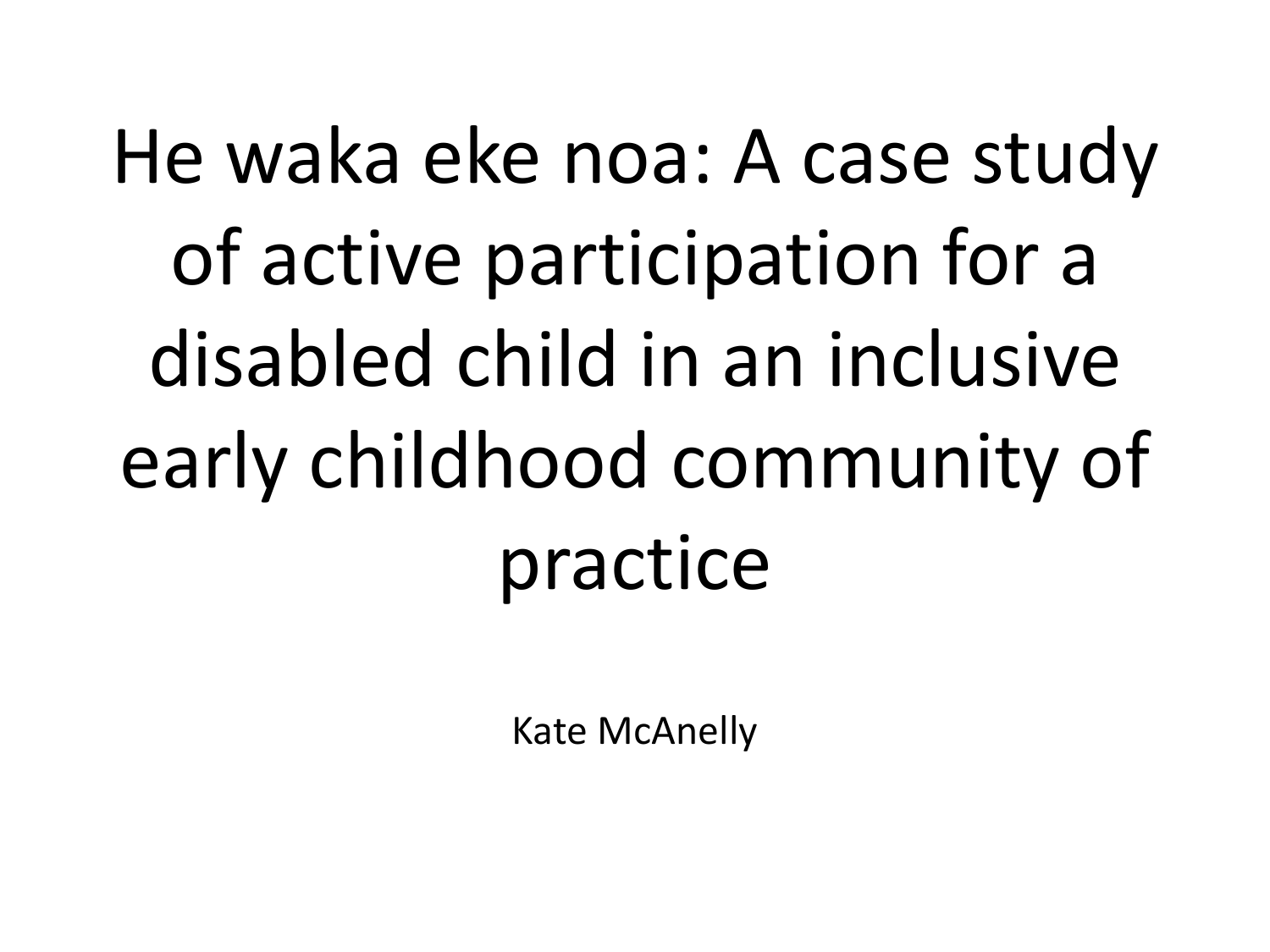#### Introducing Me

- Parent
- Early childhood teacher
- Proud NZEI Te Riu Roa member
- Researcher





**N2El Te Riu Roa members are calling for an end** In the general funding feature in ECE, and forthe funding and quality in ECE to be restared

Manager?

**Vhy fort CCE funding mod to be floor?** 





**NIVERSITY** 

NEW ZEALAND

**SAFEKE AUDE**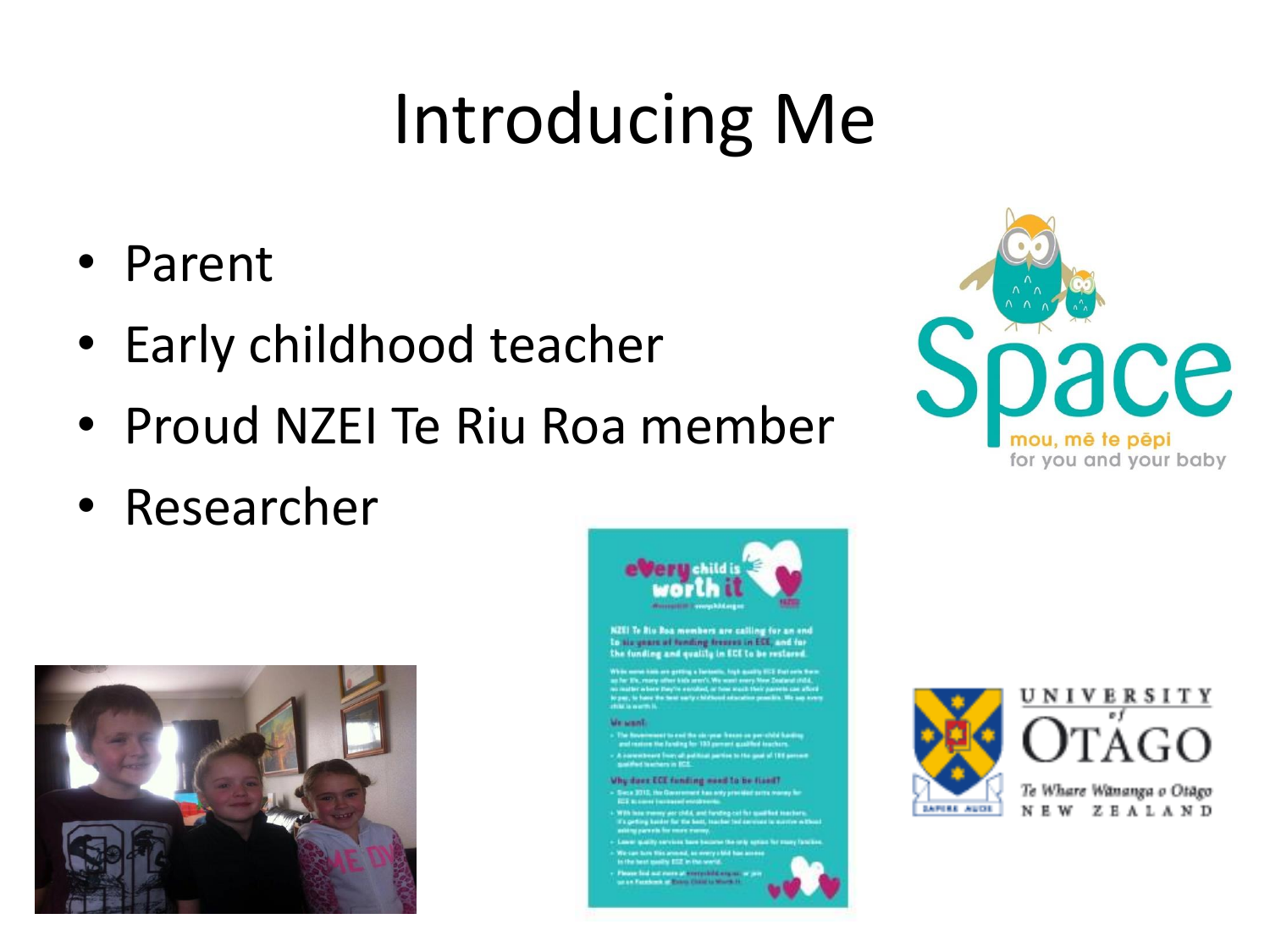

#### **The genesis of my dissertation**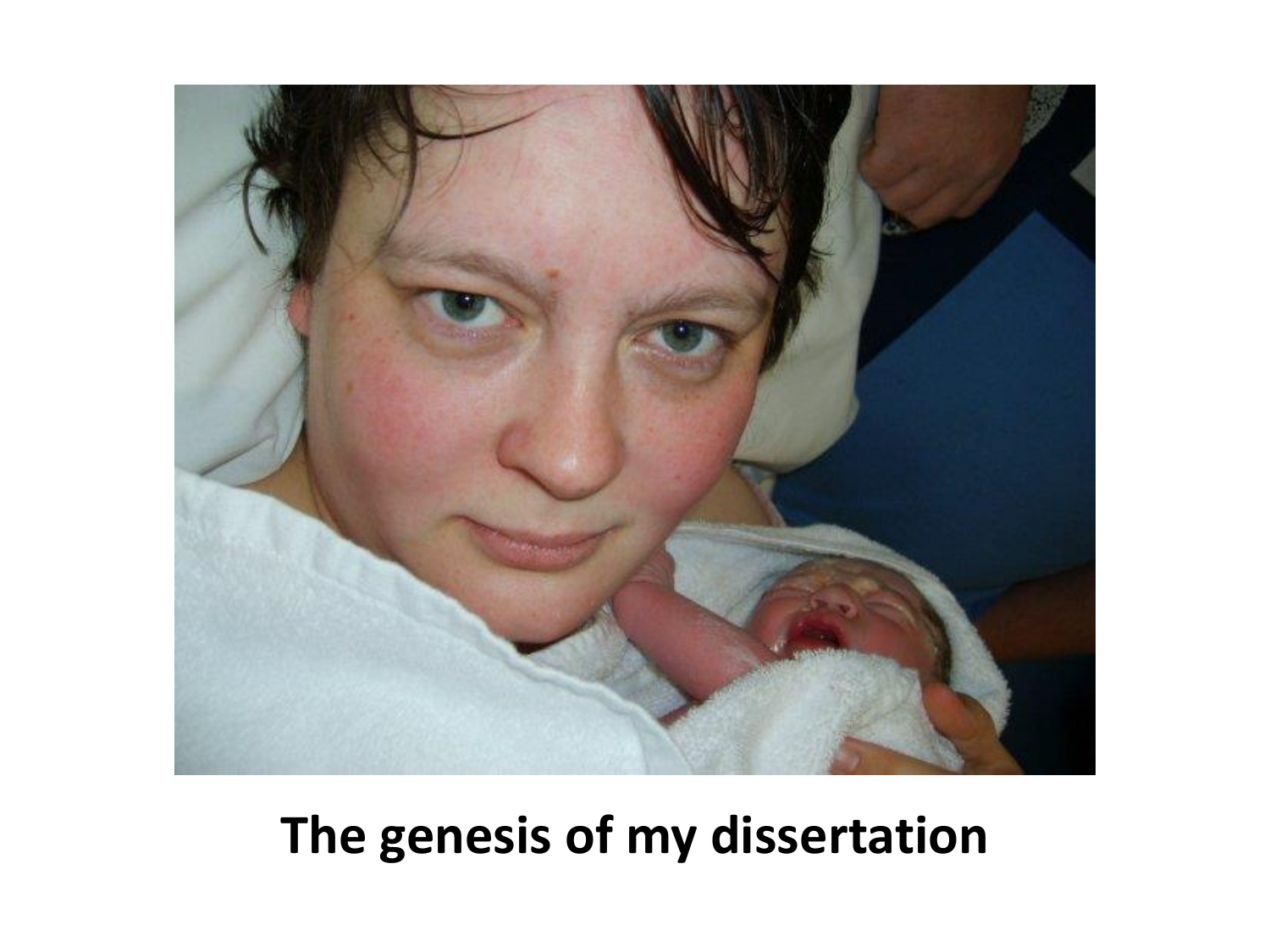## **The political context that often reinforces exclusion**

The status of ECE

How the Education Act, NZDS, Te Whāriki, UNCROC, and UNCRPD are understood and enacted

The government's understanding of 'participation'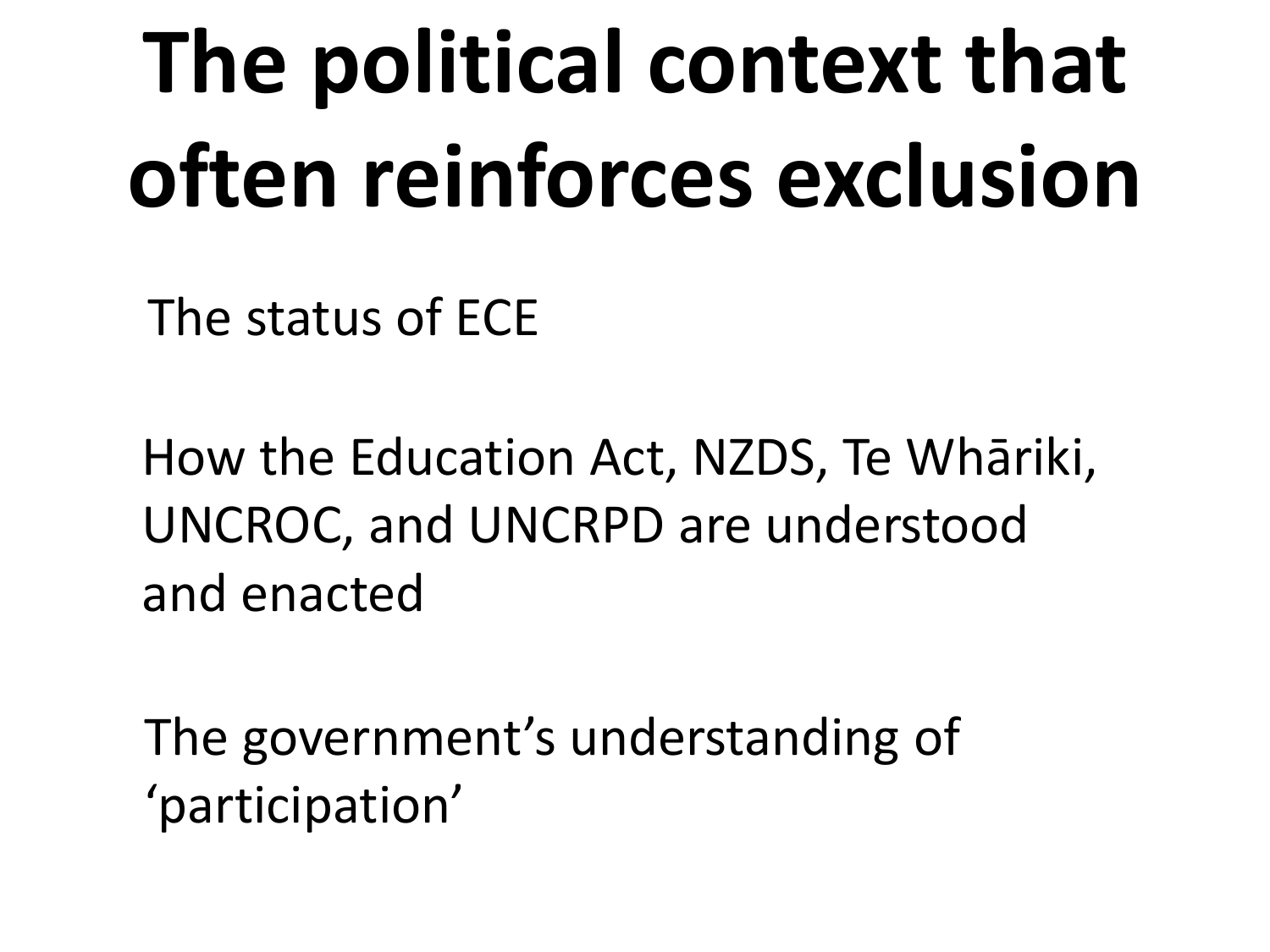# **Making sense of** *active* **participation**

Introducing *Huakina Mai* (Mackey & Lockie, 2012)

- Four layers of participation in early childhood settings – enrolment, attendance, participation, active participation
- Active participation as being ecological, pedagogic, equitable and inclusive in nature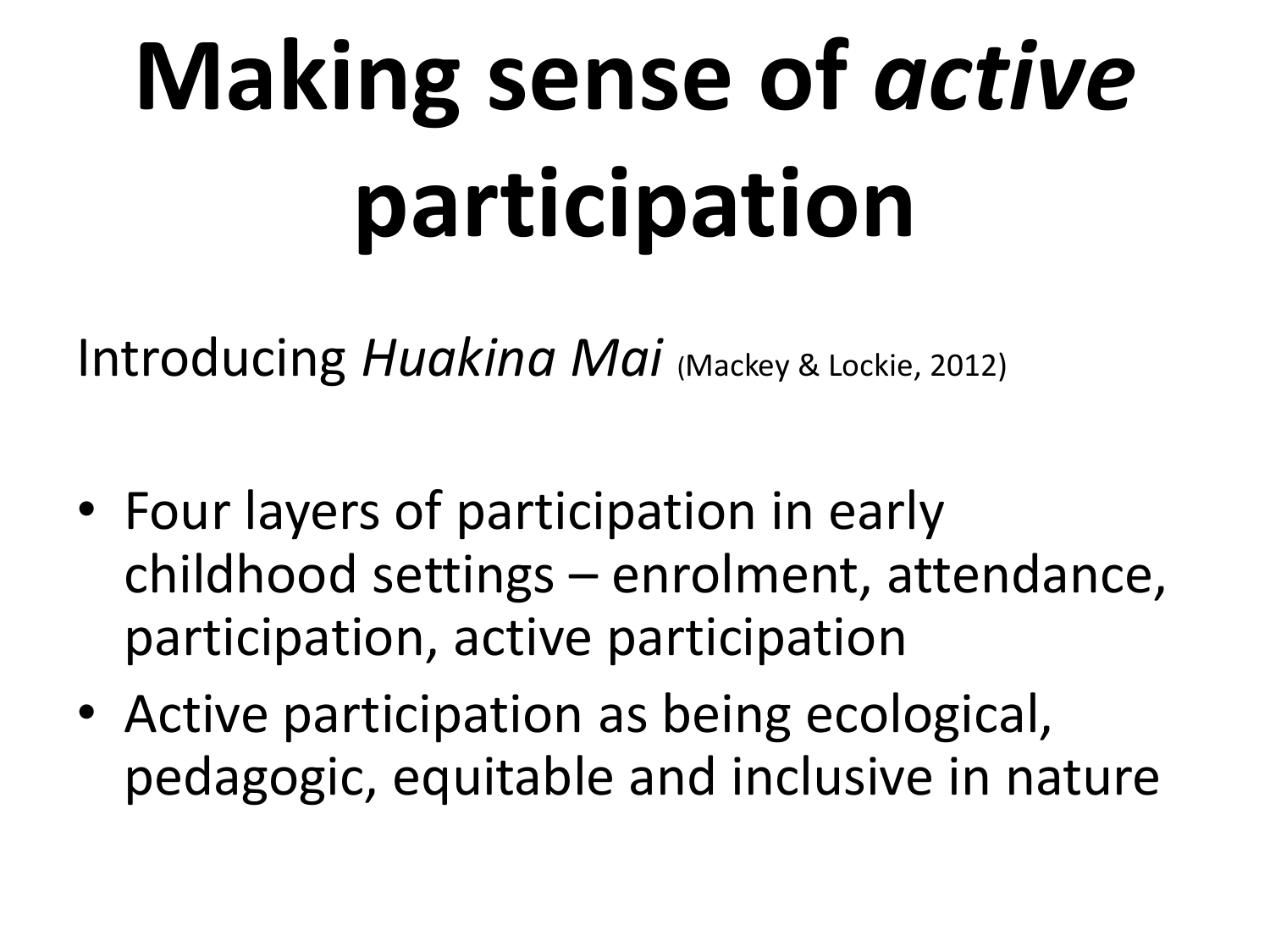#### The Theory

#### Disability Studies in Education (DSE)

#### Communities of practice (Wenger)





(image courtesy enhancementthemes.ac.uk) (image courtesy disability-studies.leeds.ac.uk)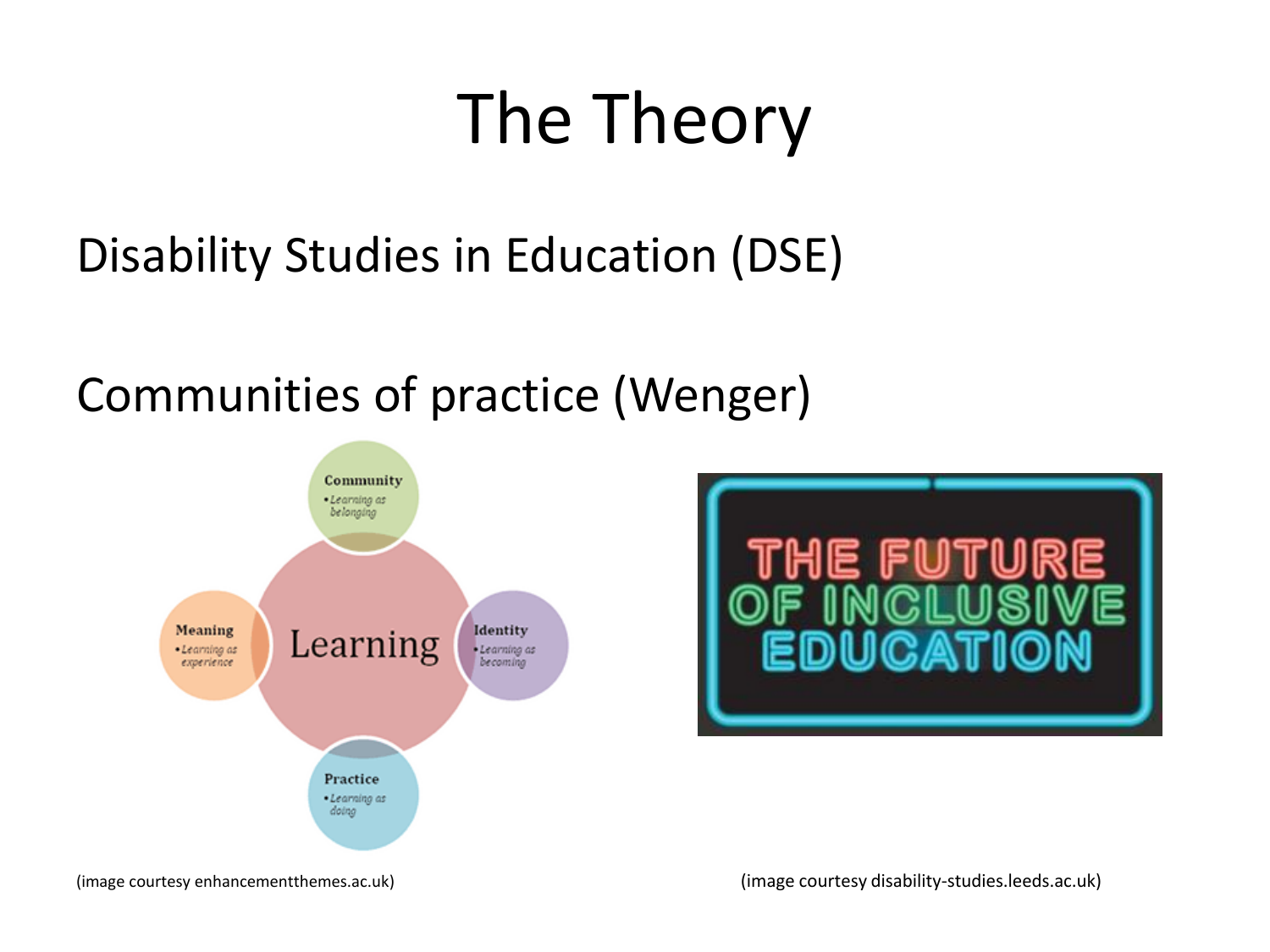# **Introducing the Project**

**Ethnographic case study** 

**\*** Finding my kindergarten and participants

**\***Transitioning from teacher to researcher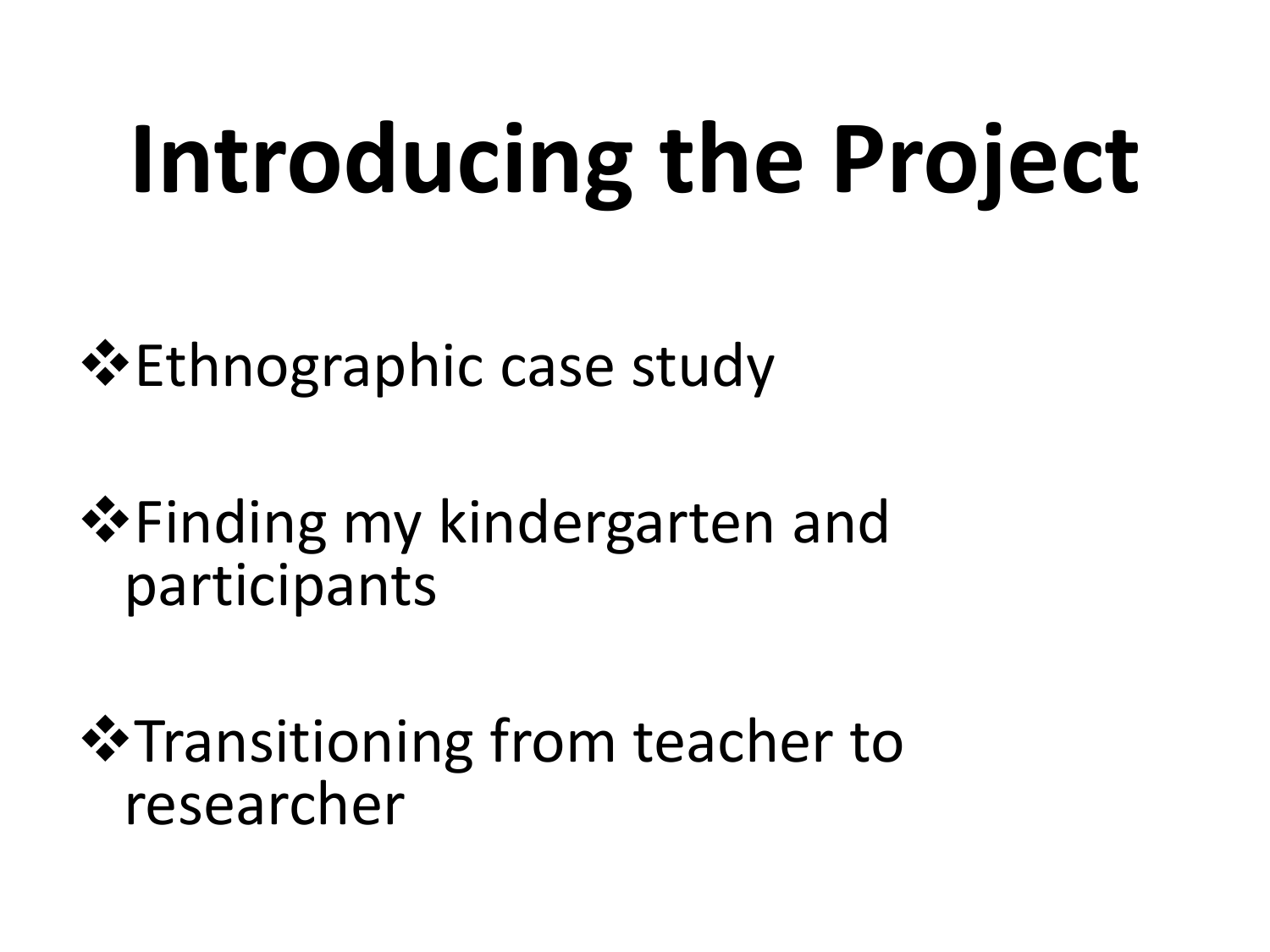# **Active participation in action**

What does active

participation look like in

practice?

 $\blacktriangleright$  Emergent themes

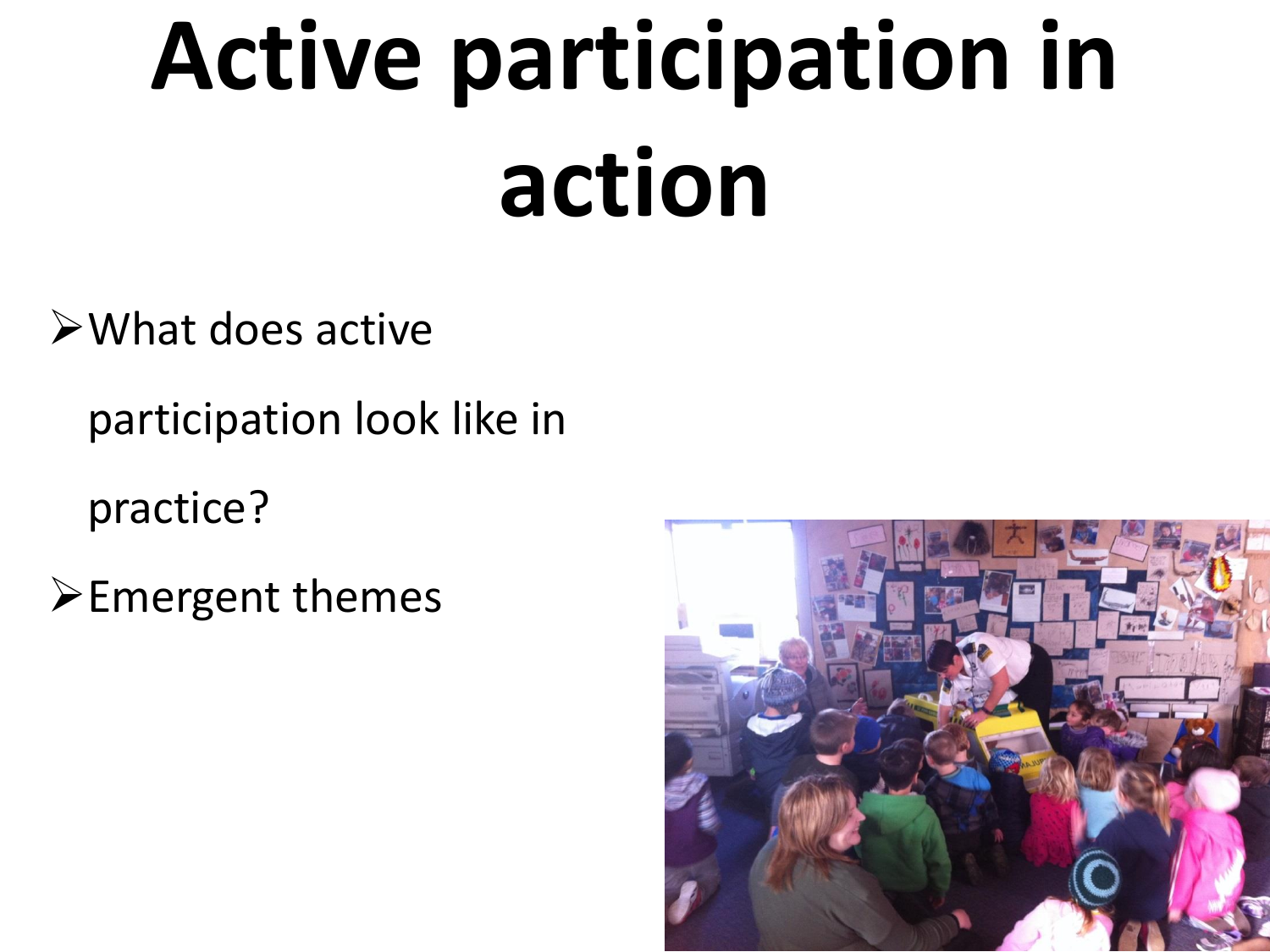#### **Redefining the concept of** active participation



Image designed and supplied by Steve (Tama's Dad)

because inclusive education for all is upheld as a fundamental human right in these spaces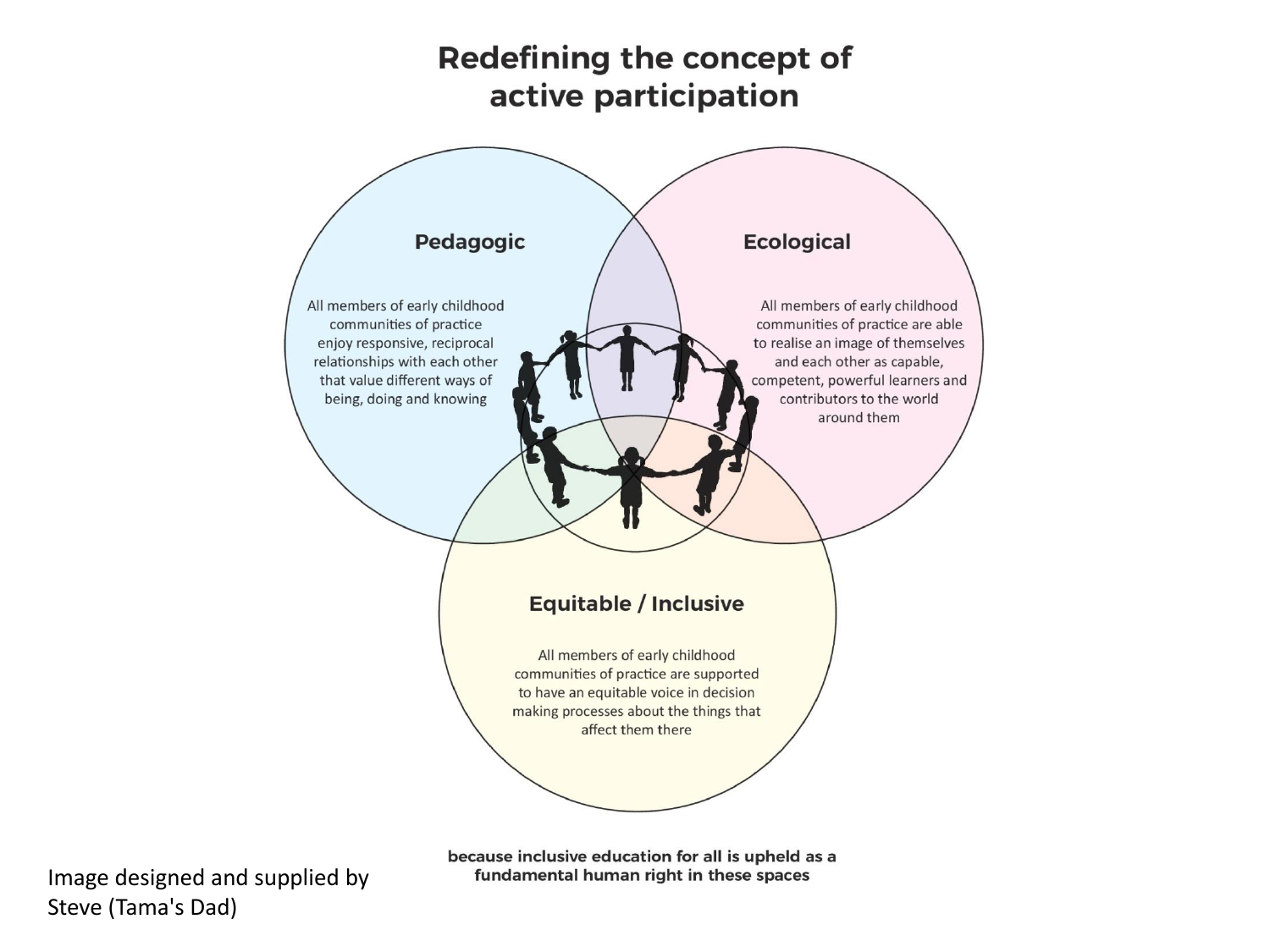## **Summing things up**

oAnswering my research question

oWhat does my dissertation offer that's new?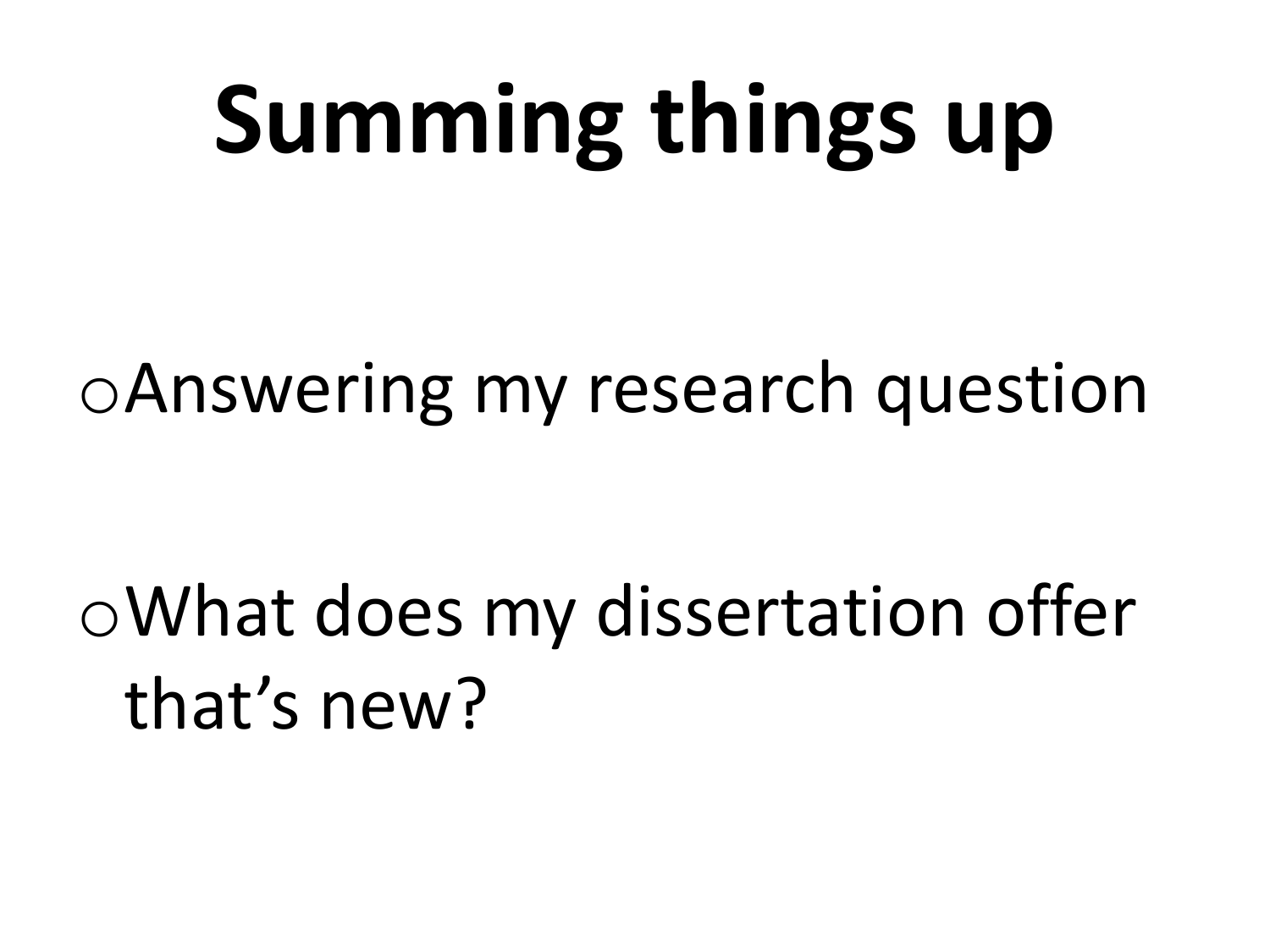# **Where to from here?**

- Early childhood teaching
- To PhD and beyond
- Presenting and publishing

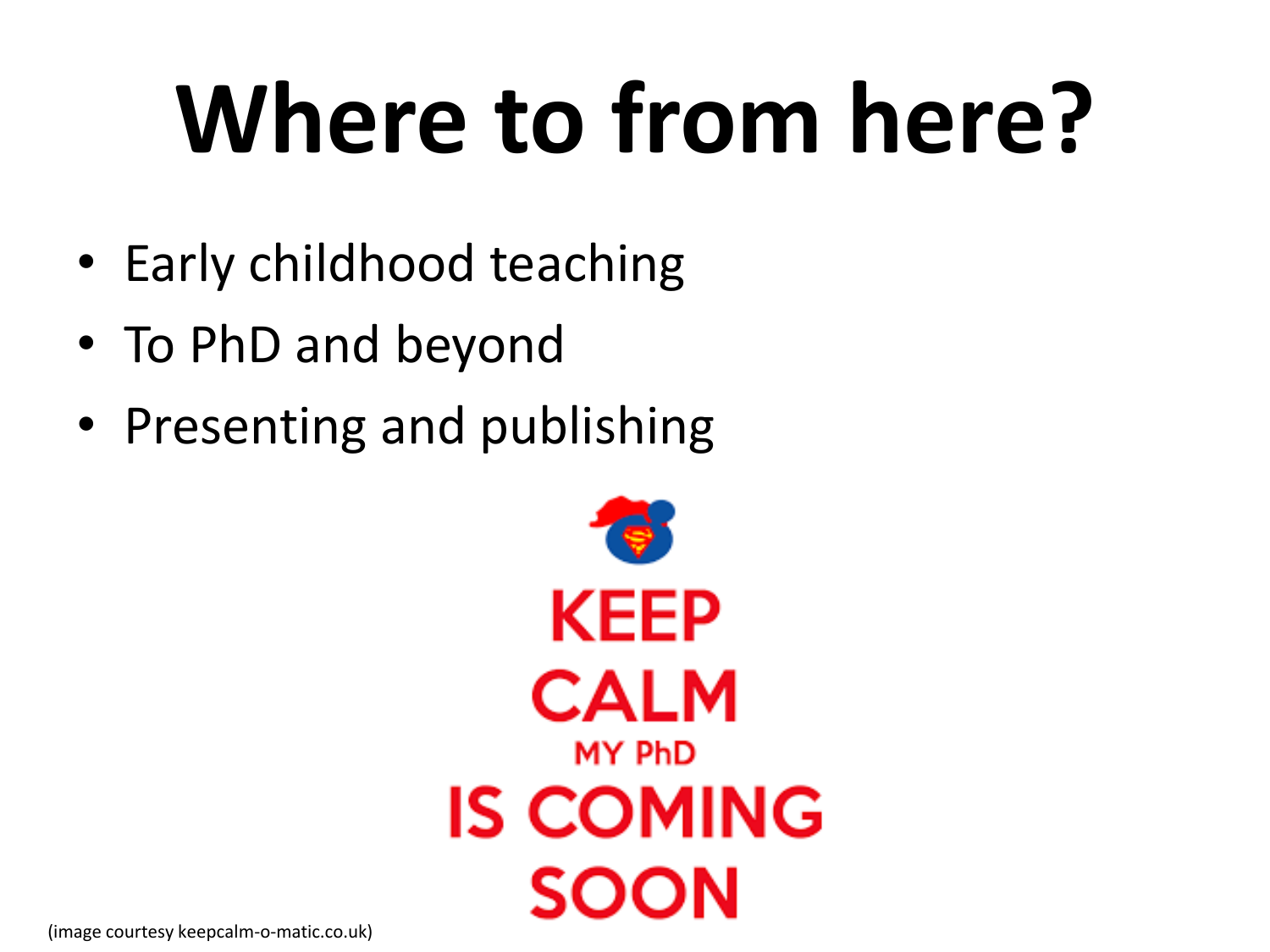# **Key references**

Fielding, M. (2014). *Democratic fellowship and the practice of human possibility.* Retrieved from [www.researchgate.net](http://www.researchgate.net/)

Mackey, G. & Lockie, C. (2012). Huakina mai: Opening doorways for children's participation within early childhood settings – Economic disadvantage as a barrier to citizenship. In D. Gordon-Burns, A. Gunn, K. Purdue & N. Surtees (Eds.), *Te Aotūroa Tataki Inclusive early childhood education: Perspectives on inclusion, social justice and equity in Aotearoa New Zealand,* pp. 75-93.

Moss, P. (2007). *Bringing politics into the nursery: Early childhood education as a democratic practice.* Retrieved from [www.researchgate.net](http://www.researchgate.net/)

Dahlberg, G. (2003). Pedagogy as loci of an ethics of an encounter. In M. Bloch (Ed.), Governing children, families and education: Restructuring the welfare state (p261-286). New York: Palgrave Macmillan.

Fielding, M. (2016). Why and how schools might live democracy as an 'inclusive human order'. Retrieved from [www.researchgate.net](http://www.researchgate.net/)

Moss, P. (2005). Early childhood institutions as loci of ethical and political practice. Retrieved from www.researchgate.net